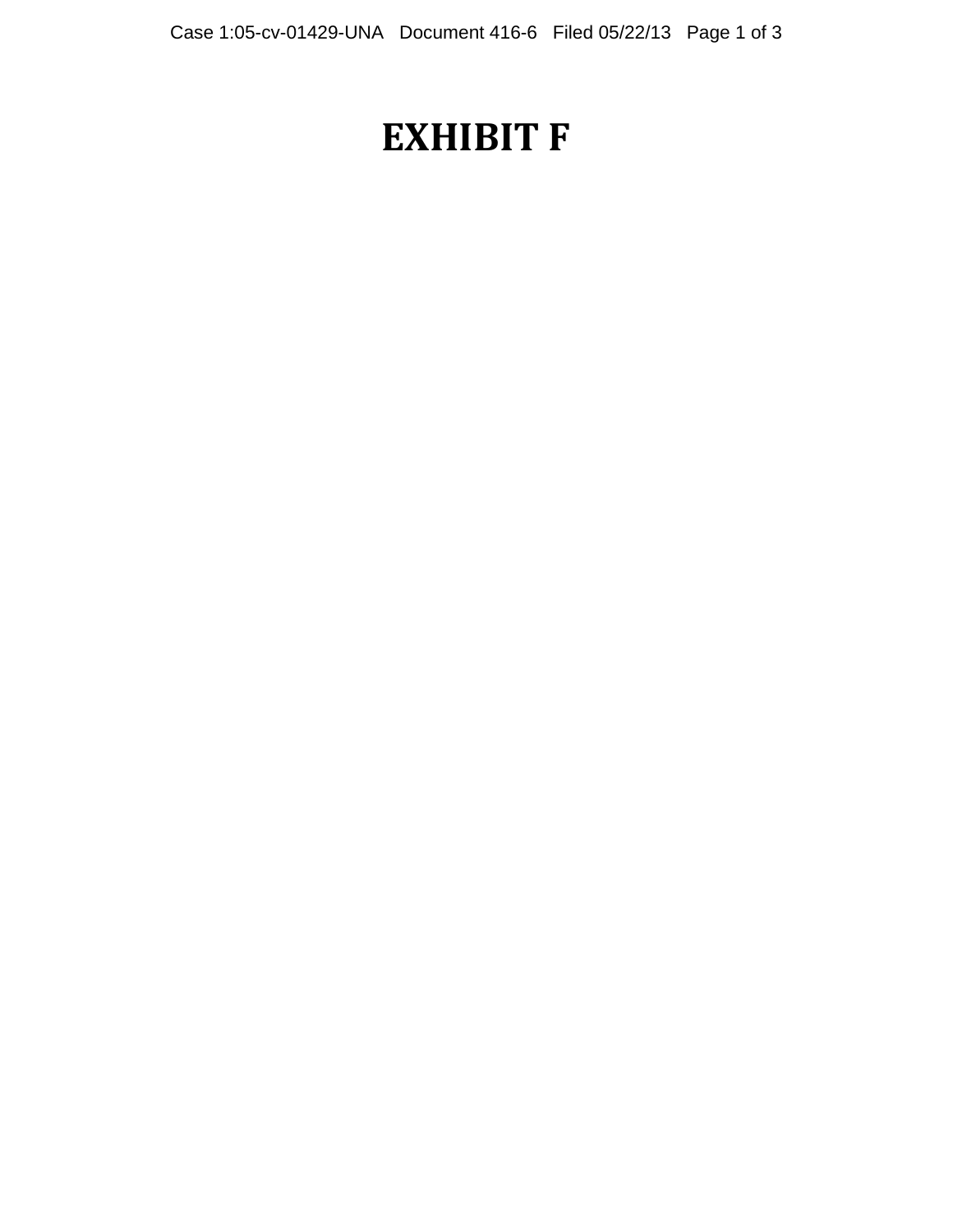## **UNITED STATES DISTRICT COURT FOR THE DISTRICT OF COLUMBIA**

IN RE GUANTÁNAMO BAY | DETAINEE CONTINUED ACCESS | Case No. 12-MC-398 (RCL) TO COUNSEL |

|

 | |

 $\overline{a}$ 

## **DECLARATION OF JOHN CHARLES SNODGRASS**

Pursuant to 28 U.S.C. § 1746, I declare:

1. I am an attorney in the law firm of Pepper Hamilton LLP, Hamilton Square, 600 14<sup>th</sup> Street NW, Washington, DC 20005-2004. I submit this in support of the Emergency Motion to Compel Access to Counsel, filed with this declaration.

2. Since 2005, I have represented Abd al Hakim Ghalib Ahmad Alhag (ISN 686), a Yemeni man who has been imprisoned by the government for more than eleven years at Guantánamo Bay without being accused of or charged with any crime.

3. Several years ago, after a review of Mr. Alhag's case by the government's Detainee Review Task Force and its determination that he does not pose a threat to the United States or its allies, Mr. Alhag was "cleared for transfer" from Guantánamo Bay. But he has not been transferred. Instead, he languishes in prison with a large number of other men who are also "cleared for transfer."

4. I have traveled to Guantánamo Bay on several occasions since 2006 to meet with Mr. Alhag in connection with his petition for a writ of habeas corpus. I have also spoken with him on the telephone several times since 2006. Throughout the time that I have represented him, Mr. Alhag has never refused to meet with me or speak with me on the telephone.

1